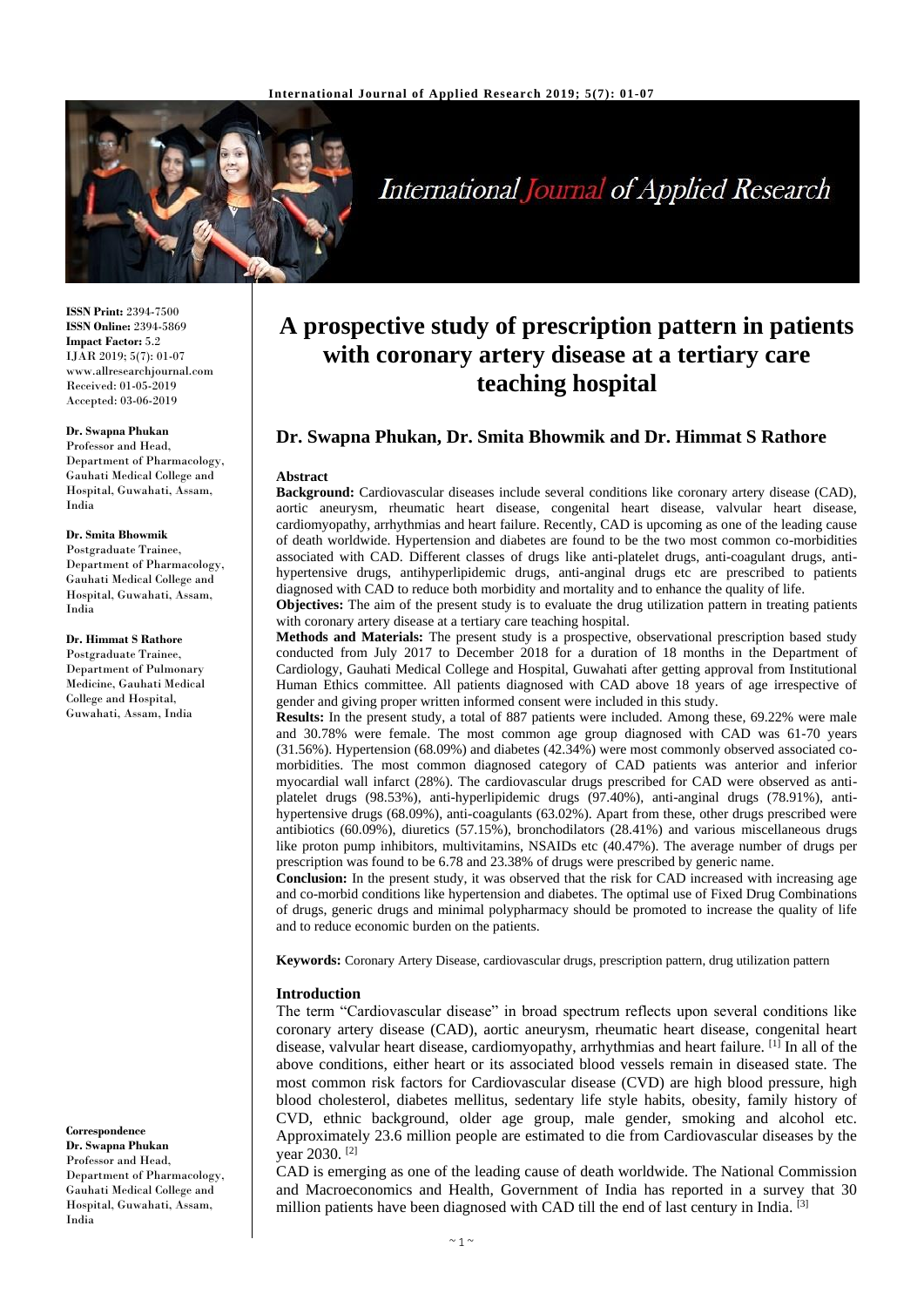In Indian subcontinent, a trend has been found that CAD is diagnosed at younger age i.e. approximately 10 years earlier in comparison to their respective counterparts in other continents. Thereby in India, it has lead to tremendous loss of productive working years and eventually there has been an alarming rise in mortality rate amongst CAD patients. [4, <sup>5]</sup> World Health Organization (WHO) has estimated that 47 million CAD patients are going to suffer from Disability Adjusted Life Years by the year 2020 worldwide. [6]

CAD is a heterogeneous group of clinical manifestations which encompasses acute ST segment elevated Myocardial Infarction (STEMI), non ST segment elevated Myocardial Infarction (NSTEMI), unstable angina, chronic stable angina and Congestive Heart Failure. [7] CAD mainly occurs due to the accumulation of atherosclerotic plaques in the inner lining of blood vessels, thereby occluding the lumen of blood vessels i.e. coronary arteries supplying the heart. Due to deprivation of blood and essential nutrients to myocardial cells in stressful conditions, ischemia of heart tissue occurs which presents clinically as chest pain or difficulty in breathing. Various randomized controlled trials have established the guidelines that patients diagnosed with CAD (i.e. chronic stable angina or post-acute Myocardial Infarction or following percutaneous coronary intervention or coronary bypass surgery) should be treated with the following secondary evidence based drugs – Aspirin, Clopidogrel, Beta-adrenergic blockers, ACE Inhibitors and hydroxyl methylglutarate coenzyme-A (HMG CoA) reductase inhibitors (statins).[8, 9, 10] Both the morbidity and mortality were greatly reduced by approx. 75% following the treatment with these drugs. [11]

Proper medical audit of prescription pattern of drugs used in CAD is of utmost importance, as in day to day clinical practice there is underuse of the appropriate antiplatelet drugs, anticoagulant drugs, Beta-adrenergic blockers, ACE Inhibitors, ARB's and anti-hyperlipidaemic drugs. Rational prescription pattern of these drugs can delay the risks associated with CAD and stabilize them for longer duration. Further CAD patients should be advocated to eat healthy foods like DASH diet, maintain a healthy weight, increase physical activity, stop smoking and alcohol consumption, control blood pressure, maintain adequate blood cholesterol and glucose level if present, routine health check-ups and proper intake of medications prescribed by physicians.

Therefore, the present study has been conducted in order to analyze the prescription pattern in vogue of CAD patients attending the tertiary care teaching hospital at present. This analysis will further highlight the fallacies of current drugs prescribed for CAD as well as modifications required in future drug usage in this category of patients.

#### **Materials and Methods**

**Study Site:** The study has been conducted in the Department of Cardiology, Gauhati Medical College and Hospital, Guwahati. It is a tertiary care teaching hospital providing both specialized and super specialized services.

**Study Design:** A prospective prescription- based observational study.

### **Study Criteria**

**Inclusion criteria:** [1, 7]

 All the In-patients as well as Outdoor visit patients diagnosed with CAD in the Department of Cardiology, Gauhati Medical College and Hospital, Guwahati.

- Patients > 18 years of age, of both gender.
- Patients giving proper written informed consent

# **Exclusion criteria** [1, 7]

- Patients unwilling to participate in the study.
- Patients admitted in critical care units.
- Patients diagnosed with other cardiac diseases apart from CAD.

#### **Study Duration**

This study has been conducted from July 2017 to December 2018 for total duration of 18 months in the Department of Cardiology, Gauhati Medical College and Hospital, Guwahati after getting proper approval from Institutional Human Ethics Committee.

#### **Method of Data Collection**

A total of 887 CAD patients diagnosed by practicing cardiologists were included. The clinical, biochemical and all other related information were recorded in preformed format. Demographic profiles, personal habits, associated co-morbidities like hypertension, diabetes etc and the prescribed medications were also taken into account from all the patients. The detailed history of drugs about the group, dosage schedule, duration of treatment, concomitant medications if any, whether prescribed in generic name or brand name as well as number of total drugs prescribed per prescription was recorded.

# **Statistical Analysis**

Results of the study were evaluated by using descriptive statistical analysis. Data was entered in MS Excel 2007 and statistical software Graph Pad Prism version 5 was used in the study.

#### **Results**

A total number of 887 patients diagnosed with CAD were enrolled in the study. Out of these 887 patients, 69.22% were male and 30.78% were female (figure 1). The male to female ratio was found to be 2.25:1 with a higher male preponderance to CAD.



**Fig 1:** Gender wise distribution of CAD patients

In the present study, the most common age group diagnosed with CAD was found between the age range of 61-70 years i.e.31.56% (table 1 & figure 2).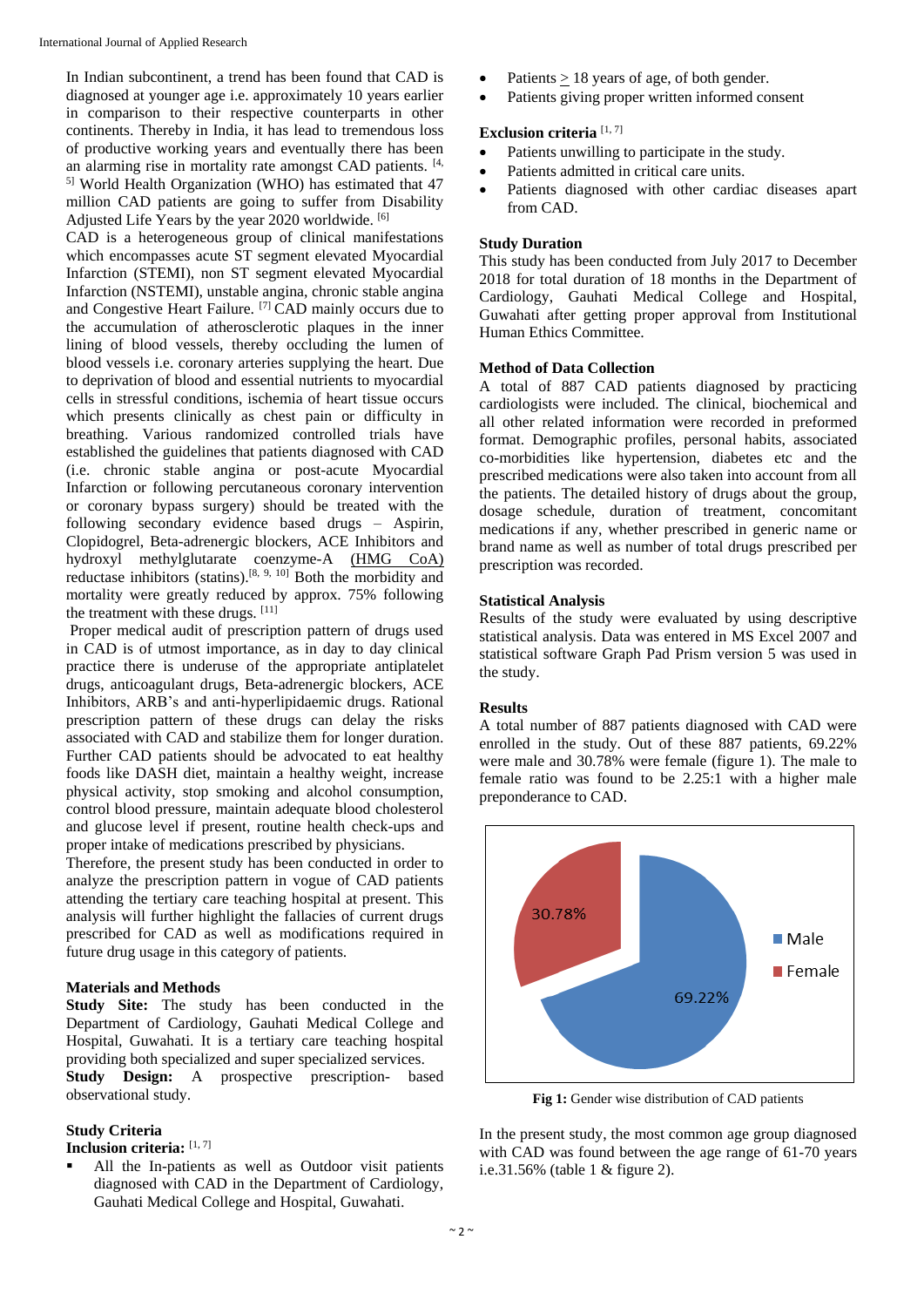| Age groups<br>(in years) | <b>Number of patients</b><br>$(n=887)$ | <b>Percentage</b><br>$(\%)$ |
|--------------------------|----------------------------------------|-----------------------------|
| $21 - 30$                | 22                                     | 2.5                         |
| $31 - 40$                | 131                                    | 14.76                       |
| $41 - 50$                | 173                                    | 19.50                       |
| 51-60                    | 202                                    | 22.77                       |
| 61-70                    | 280                                    | 31.56                       |
| 71-80                    | 65                                     | 7.32                        |
| > 80                     |                                        | 1.6                         |

**Table 1:** Age-wise distribution of CAD patients.



**Fig 2:** Age-wise Distribution of CAD patients

Various co-morbid conditions were found to be associated with CAD patients like hypertension, diabetes mellitus, chronic kidney disease, hypothyroidism, dyslipidemia, chronic obstructive pulmonary disease, bronchial asthma, peptic ulcer etc. Amongst them hypertension and diabetes mellitus were found to be the most commonly associated ones with coronary artery disease (table 2)

**Table 2:** Different associated co-morbidities of CAD patients

| <b>Associated co-morbidities</b>                                                             | Percentage<br>$\%$ |
|----------------------------------------------------------------------------------------------|--------------------|
| Hypertension                                                                                 | 16.92              |
| Hypertension + Diabetes                                                                      | 29.34              |
| $Hypertension + others(CKD, hypothyroidism,$<br>dyslipidemia, COPD)                          | 12.13              |
| $Hypertension + Diabetes + others (hypothyroidism,$<br>dyslipidemia, bronchial asthma, COPD) | 9.7                |
| Others (bronchial asthma, COPD, APD)                                                         | 3.2                |
| Diabetes + others (dyslipidemia, hypothyroidism,                                             | 3.3                |

(CKD- chronic kidney disease, COPD- chronic obstructive pulmonary disease, APD- acid peptic ulcer disease)

Anterior and inferior myocardial wall infarct appeared to be the commonest category of CAD patients (28%) followed by chronic stable angina (22%) (Figure 3)



**Fig 3:** Distribution of different categories of CAD patients

The CAD patients were treated with the following categories of drugs- antiplatelet drugs, antihyperlipidemic drugs, anti-anginal drugs, antihypertensive drugs,

anticoagulants, antibiotics, diuretics, bronchodilators and some miscellaneous drugs. Detailed records of the usage of these drugs were evaluated (figure 4, table 3)



**Fig 4:** Distribution of different classes of drugs prescribed to CAD patients

**Table 3:** Distribution of different classes of the drugs prescribed to CAD patients

| Drug classes             | <b>Number of patients</b><br>$(n=887)$ | Percentage<br>$(\%)$ |
|--------------------------|----------------------------------------|----------------------|
| Antiplatelet drugs       | 874                                    | 98.53                |
| Antihyperlipidemic drugs | 864                                    | 97.40                |
| Anti-anginal drugs       | 700                                    | 78.91                |
| Antihypertensive drugs   | 604                                    | 68.09                |
| Anticoagulants           | 559                                    | 63.02                |
| Antibiotics              | 533                                    | 60.09                |
| Diuretics                | 507                                    | 57.15                |
| <b>Bronchodilators</b>   | 252                                    | 28.41                |
| Miscellaneous            | 359                                    | 40.47                |

Different combinations of anti-thrombotic drugs were prescribed to CAD patients. Antiplatelet drugs and anticoagulant drugs combination was found to be most commonly prescribed (table 4)

**Table 4:** Distribution of different anti-thrombotic drug combinations prescribed to CAD patients.

| <b>Antithrombotic drugs</b>                      | Number of<br>patients (n=874) | <b>Percentage</b><br>$\frac{9}{6}$ |
|--------------------------------------------------|-------------------------------|------------------------------------|
| Antiplatelet drugs                               | 325                           | 37.18                              |
| Antiplatelet drugs $+$<br>anticoagulants         | 493                           | 56.40                              |
| Antiplatelets + anticoagulants<br>+fibrinolytics | 56                            | 6.41                               |

Aspirin and Clopidogrel combination was found to be the highest prescribed one (64.98%) followed by Aspirin alone (28.03%) and Clopidogrel alone (6.97%) in the antiplatelet group of drugs. (Table 5).

**Table 5:** Distribution of antiplatelet drugs prescribed to CAD patients.

| <b>Antiplatelet drugs</b> | <b>Number of patients</b><br>$(n=874)$ | Percentage<br>$\frac{9}{0}$ |
|---------------------------|----------------------------------------|-----------------------------|
| Aspirin                   | 245                                    | 28.03                       |
| $Aspirin + clopidogrel$   | 568                                    | 64.98                       |
| Clopidogrel               |                                        |                             |

Atorvastatin was the highest prescribed anti-hyperlipidemic drug (79.16%) followed by Atorvastatin and Fenofibrate combination (8.33%) and Rosuvastatin (6.01%). (Table 6)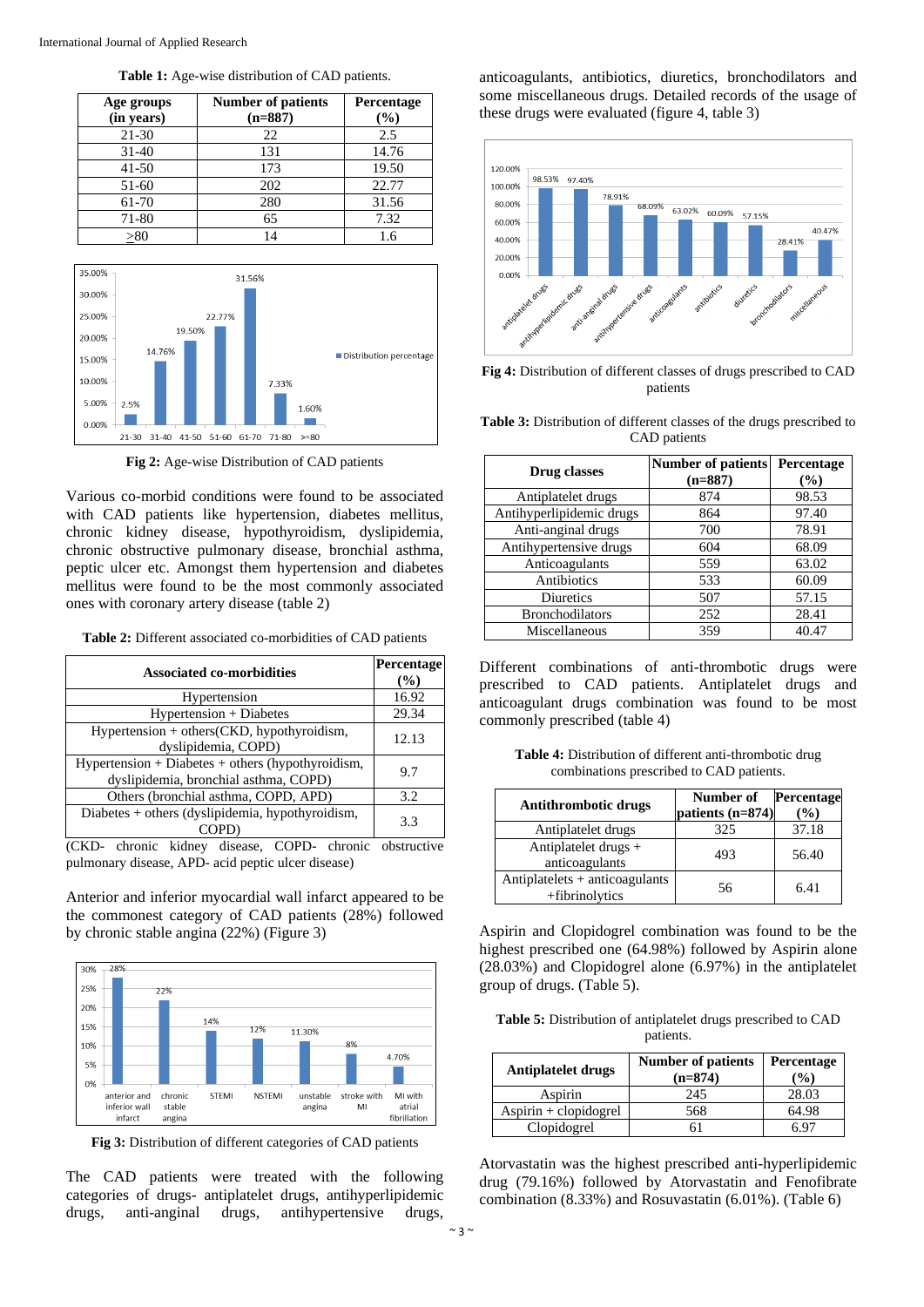**Table 6:** Distribution of anti-hyperlipidemic drugs prescribed to CAD patients.

|                              | Number of          | Percentage |
|------------------------------|--------------------|------------|
| Anti-hyperlipidemic drugs    | patients $(n=864)$ | (%)        |
| Atorvastatin                 | 684                | 79.16      |
| Rosuvastin                   | 52                 | 6.01       |
| Fenofibrate                  | 23                 | 2.6        |
| Atorvastatin + Fenofibrate   | 72                 | 8.33       |
| Atorvastatin + Rosuvastatin  | 21                 | 2.43       |
| $Rosuvastatin + Fenofibrate$ | 12                 | 1 39       |

Enoxaparin sodium was found to be the highest prescribed anticoagulant drug (50.62%) followed by LMW Heparin (42.57%) and Dalteparin sodium (6.79%). (Table 7)

| <b>Table 7:</b> Distribution of anticoagulant drugs prescribed to the |  |
|-----------------------------------------------------------------------|--|
| patients.                                                             |  |

| <b>Anticoagulant</b><br>drugs | <b>Number of patients</b><br>$(n=559)$ | <b>Percentage</b><br>$\mathcal{O}_0$ |
|-------------------------------|----------------------------------------|--------------------------------------|
| Heparin (LMW)                 | 238                                    |                                      |
| Enoxaparin sodium             | 283                                    | 50.62                                |
| Dalteparin sodium             |                                        |                                      |

Heparin (LMW)- Low molecular weight Heparin.

Amongst all the anti-anginal drugs prescribed, Nitrates were found to be the highest prescribed drugs (60.42%) (Table 8).

**Table 8:** Distribution of anti-anginal drugs prescribed to CAD patients.

| Anti-anginal drugs                | Number of          | Percentage |
|-----------------------------------|--------------------|------------|
|                                   | patients $(n=700)$ | $\%$       |
| <b>Nitrates</b>                   | 423                | 60.42      |
| Nicorandil                        | 45                 | 6.42       |
| Ivabradine                        | 28                 |            |
| $Nitrates + Nicorandil$           | 89                 | 12.71      |
| $Nitrates + Ivabradine$           | 71                 | 10.14      |
| Nicorandil + Ivabradine           |                    |            |
| Nitrates + Nicorandil+ Ivabradine | 37                 | 5.28       |

A Total number of 604 CAD patients received various categories of antihypertensive drugs out of which Beta blockers alone were the most commonly prescribed drugs (51%) (Table 9).

**Table 9:** Details of antihypertensive drugs prescribed to the CAD patients.

| <b>Antihypertensive drugs</b>                 | Number of<br>patients $(n=604)$ | Percentage<br>(%) |
|-----------------------------------------------|---------------------------------|-------------------|
| Beta blockers                                 | 308                             | 51                |
| Alpha & beta blockers                         | 39                              | 6.45              |
| <b>ACE</b> inhibitors                         | 98                              | 16.22             |
| ARB's                                         | 90                              | 14.91             |
| Calcium channel blockers(CCB's)               | 38                              | 6.29              |
| Beta blockers + ACE inhibitors                | 8                               | 1.32              |
| Beta blockers+ CCB's                          | 6                               |                   |
| $ACE$ inhibitors + $CCB$ 's                   | Q                               | 1.5               |
| Beta blockers $+$ ACE inhibitors $+$<br>CCB's |                                 | 1.32              |

ACE inhibitors- Angiotensin Converting enzyme inhibitor, ARB's-Angiotensin Receptor Blocker

Furosemide was the highest prescribed diuretic (70.25%) to CAD patients followed by Torsemide (15.82%) and Hydrochlorthiazide (8.23%) (Table 10)

**Table 10:** Details of diuretics prescribed to CAD patients

| <b>Diuretics</b>   | Number of patients ( $n=507$ ) Percentage (%) |       |
|--------------------|-----------------------------------------------|-------|
| Furosemide         | 356                                           | 70.21 |
| Torsemide          |                                               | 15.77 |
| Hydrochlorthiazide |                                               | 8.28  |
| Spironolactone     |                                               | 3.74  |
| Amiloride          |                                               | . റ~  |

Some patients of CAD were even prescribed bronchodilators, out of which Formoterol + Budesonide combination was the most highly prescribed bronchodilator (61.11%) (Table 11)

**Table 11:** Details of bronchodilator drugs prescribed to the patients.

| <b>Bronchodilator drugs</b>      | Number of<br>patients $(n=252)$ | Percentage<br>$\%$ |
|----------------------------------|---------------------------------|--------------------|
| Theophylline $+$ Etophylline     | 132                             | 52.38              |
| Salbutamol + Ipratropium bromide | 52                              | 20.63              |
| Formoterol + Budesonide          | 154                             | 61.11              |
| $Salmeterol + Fluticasone$       | 85                              | 33.73              |
| Tiotropium                       | 147                             | 58.33              |

533 number of CAD patients were prescribed antibiotics out of which Piperacillin and Tazobactam combination use was found to be the highest prescribed antibiotic (68.66%) (Table 12)

**Table 12:** Details of antibiotics prescribed to the patients.

| <b>Antibiotics</b>                         | Number of<br>patients $(n=533)$ | Percentage<br>$(\%)$ |
|--------------------------------------------|---------------------------------|----------------------|
| Piperacillin and Tazobactam<br>combination | 366                             | 68.66                |
| Penicillins                                | 87                              | 16.32                |
| Cephalosporin                              | 42                              | 7.87                 |
| <b>Ouinolones</b>                          | 16                              | 3.02                 |
| Aminoglycosides                            |                                 | 1.7                  |
| <b>Others</b>                              |                                 | 2.45                 |

Various miscellaneous drugs were prescribed to the CAD patients details of which have been mentioned in table 13.

**Table 13:** Details of miscellaneous drugs prescribed to CAD patients.

| <b>Miscellaneous Drugs</b> | <b>Number of patients</b><br>$(n=359)$ | Percentage<br>$(\%)$ |
|----------------------------|----------------------------------------|----------------------|
| Proton pump inhibitors     | 252                                    | 70.2                 |
| Multivitamins              | 209                                    | 58.21                |
| Lactulose                  | 182                                    | 50.69                |
| NSAID's                    | 105                                    | 29.24                |
| Benzodiazepines            | 112                                    | 31.19                |
| Anti thyroid drugs         | 37                                     | 10.31                |
| Anti arrhythmic drugs      | 24                                     | 6.68                 |

A total number of 6016 drugs were prescribed to the patients, out of which an average number of 6.78 drugs were prescribed per prescription (table 14). Moreover, it was also observed that 23.39% of drugs were prescribed by generic name.

**Table 14:** Details of prescription prescribed to the CAD patients.

| <b>Details of prescriptions</b>            | Number of<br>patients (n=887) |
|--------------------------------------------|-------------------------------|
| Total number of drugs prescribed           | 6016                          |
| Average number of drugs per prescription   | 6.78                          |
| Number of drugs prescribed by generic name | 1415 (23.38%)                 |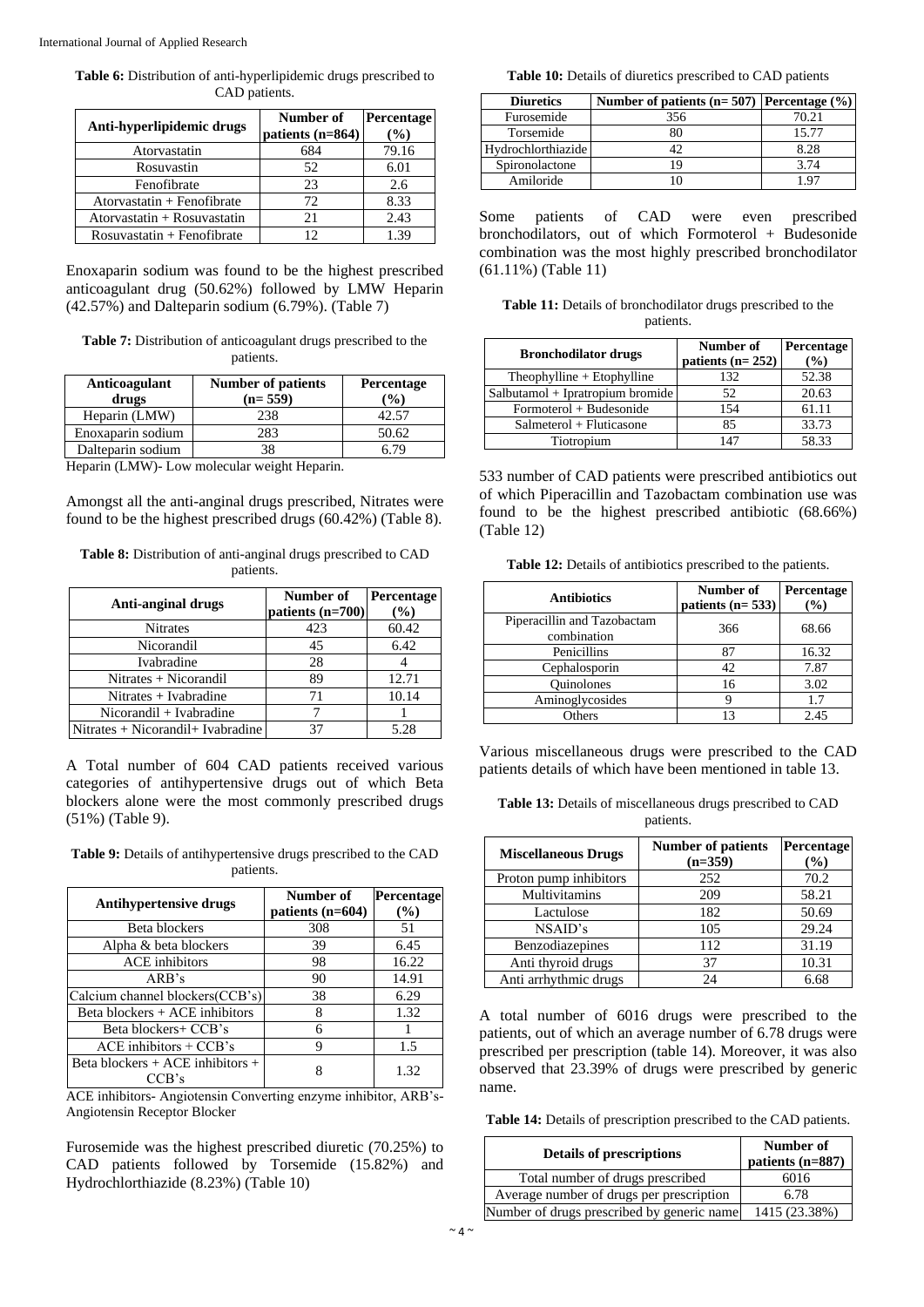# **Discussion**

A total of 887 patients were included in the present study, out of which 69.22 % were male and 30.78 % were female, indicating a higher preponderance of male towards occurrence of CAD. This finding was found to be quite comparable to other similar types of studies done by Kamath A *et al.*, Tasneem Sandozi *et al.* and Dawalji *et al.* wherein 81 %, 68.57 % and 72.94 % male preponderance towards occurrence of CAD was observed respectively. [1, 12, 13]

In the present study, the most common age group was found to be between 61-70 years. This finding is quite comparable with the finding of previous studies done by Kamath A *et al.*, Tasneem Sandozi *et al.*, Dawalji *et al.* where the most common age group was found to be between 61-70 years also.  $[1, 12, 13]$ 

After evaluating the associated co-morbidities in the present study, hypertension (68.09%) and diabetes mellitus (42.34%) were found to be the most commonly associated co-morbidities in CAD patients. Similar type of finding was observed in another study done by Kiran P. Vakade *et al.* wherein the most commonly associated co-morbidities was hypertension (42.24%) followed by diabetes mellitus  $(19.51\%)$ . <sup>(14)</sup> In another similar type of studies done by Shruthi Dawalji *et al.* and Belhekar MN *et al.*, hypertension and diabetes were found to be the two most commonly associated co-morbidities with CAD. [1,7]

As per the present study, anterior and inferior wall myocardial infarct (28%) was found to be the most commonly diagnosed category of CAD followed by Chronic stable angina (22%) and unstable angina (11.3%). In another study done by Kiran P. Vakade *et al.*, myocardial infarction (50%) was the most commonly diagnosed category of cardiovascular disease followed by unstable angina  $(36.58\%)$ . <sup>(14)</sup>

In the present study, on evaluating the data regarding the different classes of drugs prescribed to CAD patients, antiplatelet group of drugs was found to be the highly prescribed group (98.53%) followed by antihyperlipidemic group of drugs (97.40%), antianginal group of drugs (78.91%), antihypertensive group of drugs (68.09%) and anticoagulant group of drugs (63.02%). This finding was quite comparable with the findings observed in similar type of previous studies done by Sharma *et al.*, Alam *et al.*, Dawalji *et al.*, Patel *et al.*, Sandozi *et al.*, Mendis *et al.*, Belhekar MN *et al.*, Choudhury *et al.* and Thaker *et al.* [7, 15, 16, 17, 18, 19, 20, 21, 22]

In the present study, amongst the antiplatelet group of drugs prescribed, Aspirin and Clopidogrel combination was found to be the highest (64.98%) followed by Aspirin alone (28.03%) and Clopidogrel alone (6.97%) which is quite similar to a study conducted by Dawalji *et al.* wherein Aspirin and Clopidogrel combination was prescribed in 91.76 % of CAD patients, followed by Aspirin alone (5.92%) and Clopidogrel alone (1.78%). [1]

In the present study, the use of Enoxaparin sodium was higher (50.62%) followed by low molecular weight Heparin (42.57%) and Dalteparin sodium (6.79%) which is quite comparable to a similar type of finding found in a study conducted by Dawalji *et al.* wherein the use of Enoxaparin sodium (47.27%) and low molecular weight Heparin (40 %) were higher with very limited use of unfractionated Heparin.  $[1]$  In the present study, amongst the prescribed antianginal drugs, Nitrates (60.42%) were found to be highest prescribed antianginal drugs which is quite similar to the observations of studies done by Banerjee S *et al.* and Dawalji et al.<sup>[1, 23]</sup>

In the present study, Atorvastatin (79.16%) was the most commonly prescribed anti-hyperlipidemic drug followed by Rosuvastatin (6.01%) and Fenofibrate (2.6%). In similar type of studies conducted by Banerjee S *et al.* and Dawalji *et al.*, Atorvastatin was the most highly prescribed antihyperlipidemic drugs. [1, 23]

In various studies conducted by Kiran P. Vakade *et al.*, Ian A. Scott *et al.*, Venus menon *et al.*, F venturini *et al.*; Aspirin and Clopidogrel combination was highest prescribed drug in the antiplatelet group of drugs, Atorvastatin was highest prescribed drug in anti-hyperlipidemic group of drugs and Nitrates were highest prescribed in antianginal group of drugs. All these findings were comparable to the respective findings of the present study. [14, 24, 25, 26]

In the present study the most commonly prescribed antihypertensive drugs was found to be Beta blockers  $(61.09%)$  followed by ACE inhibitors  $(20.36%)$ , ARB's (14.91%) and Calcium channel blockers (10.11%). This finding is comparable to similar type of finding seen in a study conducted by Muntwyler *et al.* wherein the highest prescribed antihypertensive drug was found to be Beta blockers (58%) followed by ACE inhibitors / ARB's (50%).  $[27]$  In another study done by Dawalii *et al.*, it was also found that Beta blockers were the highest prescribed antihypertensive drugs (59.41%) followed by ACE inhibitors (27.06%) and CCB's (21.18%).  $[1]$  Beta blockers (65%) followed by ACE inhibitors (60 %) were also the highly prescribed antihypertensive drugs in a study conducted by Belhekar MN *et al.* [7]

Along with the various miscellaneous drugs, some fixed drug combinations were also found to be used in the present study in antihypertensive drugs, antiplatelet drugs, antianginal drugs, antihyperlipidemic drugs, bronchodilators etc.

In the present study, the average number of drugs prescribed per prescription was found to be 6.78 which is comparable to the finding of a previous study done by Sreedevi *et al.* where the average number of drugs prescribed per prescription was found to be  $5.5$ .<sup>[28]</sup> Moreover, in this study 23.38 % of drugs were prescribed by generic name.

**Limitations of this Study:** The results of this study cannot be extrapolated to the entire population of that region as it was conducted only in one tertiary care teaching hospital and did not include the patients visiting other tertiary care teaching hospitals of that region.

# **Conclusion**

In the present study conducted it has been observed that the incidence of CAD occurs more in case of male patients in comparison to their female counterparts. Moreover, the risk factor for CAD increases with age thereby showing higher incidence rate after 60 years of age. Hypertension and diabetes mellitus were the two most commonly found associated co-morbidities and they in turn have been found to increase the risk factors for CAD. The most commonly diagnosed category of CAD was found to be anterior and inferior wall myocardial infarct. The most commonly prescribed drugs for the treatment of CAD were found to be antiplatelete drugs (98.53%), antihyperlipidemic drugs (97.40%), antianginal drugs (78.91%), antihypertensive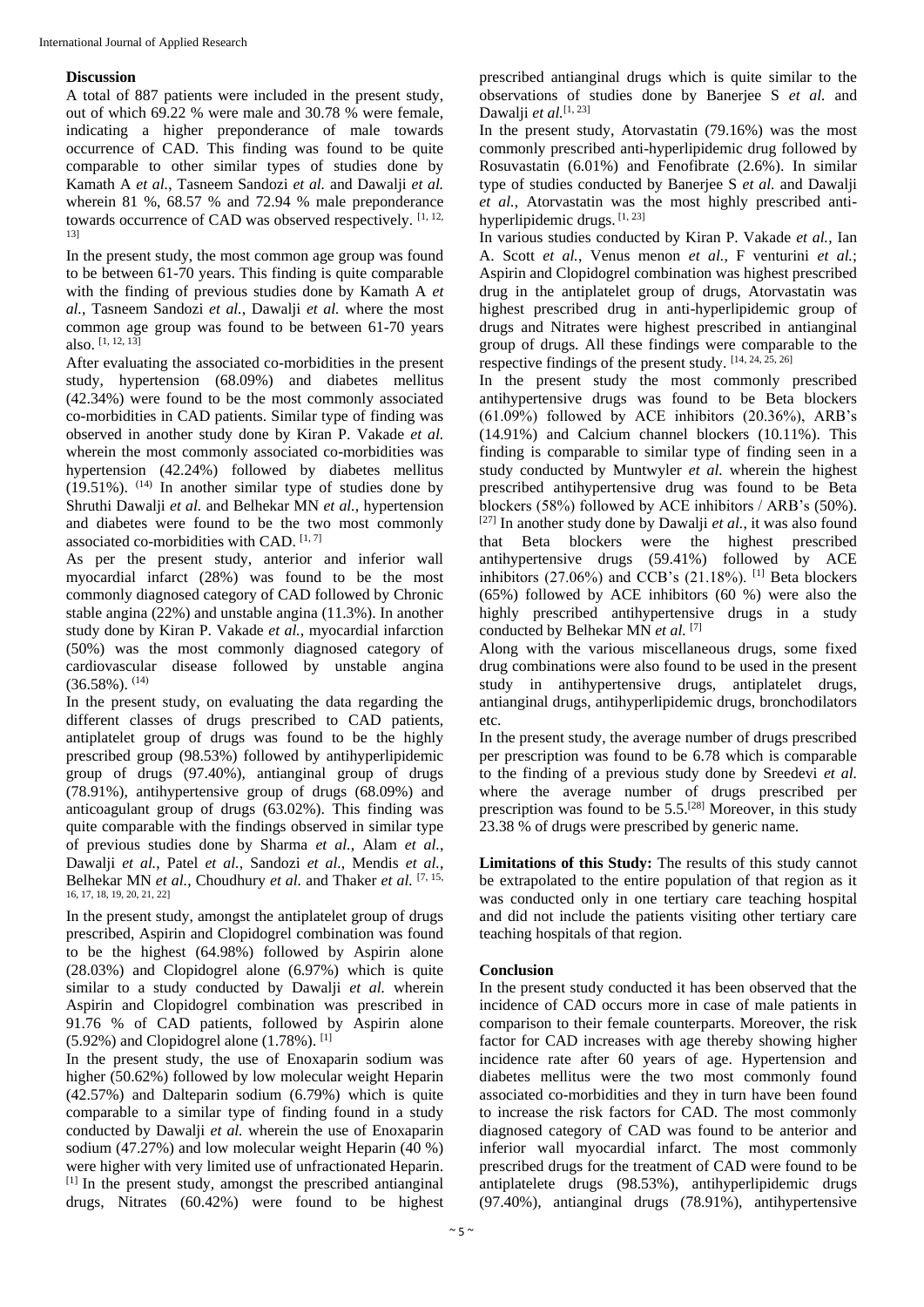drugs (68.09%) and anticoagulants (63.02%). Extensive polypharmacy was not seen as the average number of drugs per prescription was found to be 6.78 and 23.38 % of the drugs were prescribed by generic name.

After evaluating the findings of the present study, this conclusion could be drawn that drugs were prescribed to CAD patients in a rational manner as per the standard guidelines for CAD treatment. Since extensive polypharmacy was not there so it lead to less economic burden in medical treatment. Also 23.38% of prescribed drugs in generic name were available free of cost in the central pharmacy of the tertiary care teaching hospital.

Further such medical audits for prescription pattern analysis of CAD patients should be encouraged in near future. Such audits will help in highlighting the upcoming newer highly efficacious drugs, newer technologies like nanorobots for removing the atherosclerotic plaques etc to reduce the morbidity and mortality rates as well as to increase the life span of CAD patients in current scenario. Frequent awareness programs in form of seminars, continuing medical education i.e. CME's should be conducted amongst the practicing clinicians regarding the findings available after different prescription pattern analytical studies for CAD. This in turn will help the practicing clinician to assess the merits and demerits of current treatment procedure and will enable them to propose necessary changes in future if any required.

# **References**

- 1. Dawalji S, Venkateshwarlu K, Thota S, Praveen Kumar Venisetty, Raj Kumar Venisetty. Prescribing Pattern in Coronary Artery Disease: A Prospective Study. International Journal of Pharma Research & Review, March. 2014; 3(3):24-33. ISSN: 2278-6074
- 2. WHO. Cardiovascular diseases (CVDs) Fact sheet No. 317, September, 2011.
- 3. Indrayan A. Forecasting cardiovascular disease cases and associated mortality in India. National Commission for Macroeconomics and Health, Government of India: New Delhi, 2004.
- 4. Gupta R. Burden of coronary heart disease in India. Indian heart journal. 2005; 57:632-8.
- 5. Yusuf S, Hawken S, Ounpuu S, Dans T, Avezum A, Lanas F. Effect of potentially modifiable risk factors associated with myocardial infarction in 52 countries (the INTERHEART study): case-control study. The lancet. 2004; 364(9438):937-52.
- 6. Aggarwal A, Srivastava S, Velmurugan M. Newer perspectives of coronary artery disease in young. World J Cardiol. 2016; 8:728-734.
- 7. Mahesh N, Belhekar1, Tejal Patel1 C, Mohit Kumar Singh1, Prasad Pandit1 R, Kiran Bhave1 A, Neelam Redkar N. Evaluation of prescribing pattern of drugs use in patients of coronary artery disease at a tertiary care hospital. International Journal of Basic & Clinical Pharmacology. 2018; 7(9):1792.
- 8. Yusuf S, Rangarajan S, Teo K, Islam S, Li W, Liu L *et al.* Cardiovascular risk and events in 17 low-, middle-, and high-income countries. N Eng J Med. 2014; 371(9):818-27.
- 9. Ramsay LE. Bridging the gap between clinical pharmacology and rational drug prescribing. British journal of clinical pharmacology. 1993; 35(6):575-6.
- 10. Alam K, Mishra P, Prabhu M, Shankar PR, Palaian S, Bhandari RB. A study on rational drug prescribing and dispensing in outpatients in a tertiary care teaching hospital of Western Nepal. Kathmandu University Medical Journal. 2006; 4(16):436-43.
- 11. Balady GJ, Williams MA, Ades PA, Bittner V, Comoss P, Foody JAM *et al.* Core components of cardiac rehabilitation/secondary prevention programs. rehabilitation/secondary prevention programs. Circulation. 2007; 115:2675-2682.
- 12. Kamath A, Shanbhag T, Shenoy S, Ramesh S. A retrospective study of the drug prescribing pattern in acute myocardial infarction. Ind J Pharmacol. 2008; 40:S60-S61.
- 13. Tasneem S, Fouzia N. Drug utilization study in ischemic heart diseases associated with diabetes and hypertension. Int J Pharma and Bio Sci. 2010; 1(3):1-4.
- 14. Kiran Vakade1 P, Vandana Thorat M, Chitra Khanwelkar C, Sujata Jadhav A, Vijayprasad Sanghishetti1 M. A study of prescribing pattern of drugs in patients of cardiovascular emergencies at a tertiary care hospital of Western Maharashtra. International Journal of Research in Medical Sciences. 2016; 4(2):556.
- 15. Sharma KK, Gupta R, Agrawal A, Roy S, Kasliwal A, Bana A, Tongia RK, Deedwania PC. Low use of statins and other coronary secondary prevention therapies in primary and secondary care in India. Vasc Health Risk Manag. 2009; 5:1007.
- 16. Alam S, Naqvi BS, Alam S. A study of drug utilization in unstable angina/NSTEMI patients admitted in Karachi, Pakistan. World J Pharmaceut Res. 2015; 4(5):13-22.
- 17. Dawalji S, Venkateshwarlu K, Thota S, Venisetty PK, Venisetty RK. Prescribing pattern in coronary artery disease: a prospective study. Int. J Pharm Res Rev. 2014; 3(3):24-33.
- 18. Patel R, Jawaid T, Shukla KP, Singh PM. Evaluation of drug utilization pattern in patient of myocardial infarction and prevalence of the MI by comparison of age, sex, diet, smokers and non-smokers, alcoholic and non-alcoholic. Am J Pharmacol Pharamacotherap. 2015; 2(1):72-80.
- 19. Sandozi T, Fouzia N. Drug utilization study in ischemic heart diseases associated with diabetes and hypertension. Int. J Pharma Bio Sci. 2010; 1(3):1-4.
- 20. Mendis S, Abegunde D, Yusuf S, Ebrahim S, Shaper G, Ghannem H, *et al.* WHO study on prevention of recurrences of myocardial infarction and stroke (WHO premise). Bulletin of the World Health Organization. 2005; 83(11):820-8.
- 21. Choudhary P, Agrawal JM, Malhotra SD, Patel VJ. Drug utilization pattern in acute coronary syndrome at tertiary care hospital: a prospective cross-sectional observational study. Int J Basic Clin Pharmacol. 2016; 5(2):513-6.
- 22. Thaker V, Patel K. A study of drug utilization pattern in post-acute coronary syndrome (ACS) patients at tertiary care teaching hospital: a prospective unicentric study. Int. J Basic Clin Pharmacol. 2017; 6(2):308-11.
- 23. Banerjee S, Kumar V, Ramachandran P, Kamath A. Does the pharmacological management of unstable angina vary with age and gender  $-$  a descriptive study. Journal of Clinical and Diagnostic Research. 2010; 4:3150-3157.